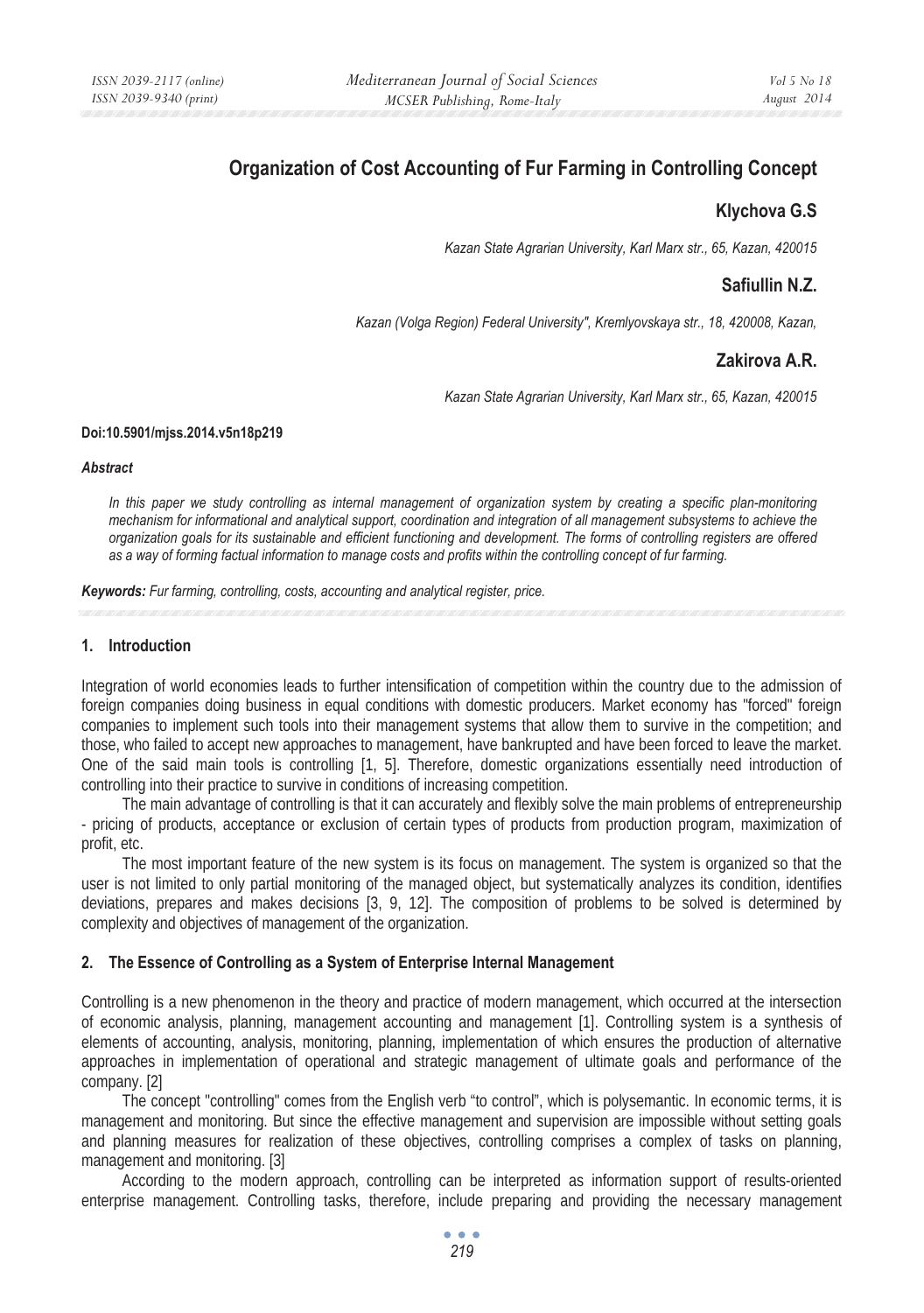| ISSN 2039-2117 (online) | Mediterranean Journal of Social Sciences | Vol 5 No 18 |
|-------------------------|------------------------------------------|-------------|
| ISSN 2039-9340 (print)  | MCSER Publishing, Rome-Italy             | August 2014 |

information to orient the company's management to making decisions and actions required. Thus, the main function of controlling is to support the company's management [4, 11].

In some literary sources, controlling is defined as one of sub-functions of entrepreneurship, which not only prepares decisions, but also provides support for their implementation [5, 9].

The German economic literature contain other points of view on the essence of goals and objectives of controlling. Thus, P. Horvath interprets controlling from the point of company goals. Therefore, he believes that controlling must realize management of the company by information and support it in coordination, response and adaptation to changing internal and external conditions in implementation of the planned objectives [5, 8].

Kh.Yu. Küpper approaches the controlling from the different position. He sees the central task of controlling in coordination of enterprise management system. The necessity in coordination function follows from separation of management system into components. Among such components he singles out: organization, planning and control system, information system, personnel management system, system of goals and principles of management. Thus, performing coordinating function controlling contributes to the achievement of not one goal of the enterprise, but of a system of goals. Besides, cost target values are emphasized. However, Küpper notes that in such broad interpretation of controlling there is a danger that its tasks could become all-inclusive and there will be problems in their separation from the other subsystems of the management [5].

J. Weber, basing on the concept of controlling of Horvath and Küpper, contemplates controlling primarily as a tool for coordination. In his interpretation, controlling is an element of social system management, performing its main function of management support in the process of solving the general problem of management system coordination with primary focus on the tasks of planning, monitoring and informing. At the same time Weber, as well as Küpper, emphasize that controlling is not associated with the process of goal setting (for example, setting the profit goals).

From the foregoing, it appears that controlling is the shortest method of operational management information delivery to the management system. The working tool of such information delivery is the persistent scheduling and replacement of static plans by possibly dynamic plans, most close to the rapidly changing market environment [6, 10]. The mechanism of this tool is management and financial accounting, analysis, preparation of plans and coordination of these elements operation.

Thus, in our opinion, controlling is the system of internal management of organization by creating a specific planmonitoring mechanism for informational and analytical support, coordination and integration of all management subsystems to achieve the organization's goals for its sustainable and efficient functioning and development.

#### **3. Controlling is the Basis of Cost and Results of Operational and Financial Activities Management**

The basis of this concept implementation is seen by specialists in organizing the internal structure of organization, functioning by cycles of self-regulation (cycle: deviation - eliminating of deviation), which allows large enterprises to simplify the management and control system. The idea of self-regulation in controlling is simple and based on the principle of management by exception, the essential part of which is accounting and analytical information on deviations of factual data from the standard ones. If eliminating of deviation is in the competence of the division, and the higher authorities are not involved, this is what precisely self-regulation means.

Considering the accounting aspect of controlling, the movement of management data can be represented in two ways. On the one hand, information is generated by accounting and controlling service within the company and sent to the management system. On the other hand, information is generated by accounting and controlling service on the basis of the external environment and also sent to the management system. In addition, the synthesis of these data flows takes place, and there from the financial result is detected. The latter presented by accounting controlling service is the endpoint of information traffic in the management system of profit formation. At the same time, the information provided for management system of accounting and controlling service, according to the concept of controlling must bear certain recommendations, will guide the management in making the right long-term and life-organization decisions.

According to the analysis of information the counter stream, the accounting and controlling service can offer, respectively, two schemes to the management - to change the information flow received within the organization or to change information stream obtained from the environment (in practice, a combination of these schemes). Change of the information stream obtained from the environment, actually implies the change in marketing activities, which in their turn, respectively shall provide maximum opportunity to maintain high prices and sales volumes [7].

The main signal in the information flow from the environment is a price change or forecast in its change on the basis of certain factors. Here the task of accounting and controlling service is relevant registration of the "new price" fact, deviation from the planned price, reasons for this deviation followed by the appropriate activities offer. The proposed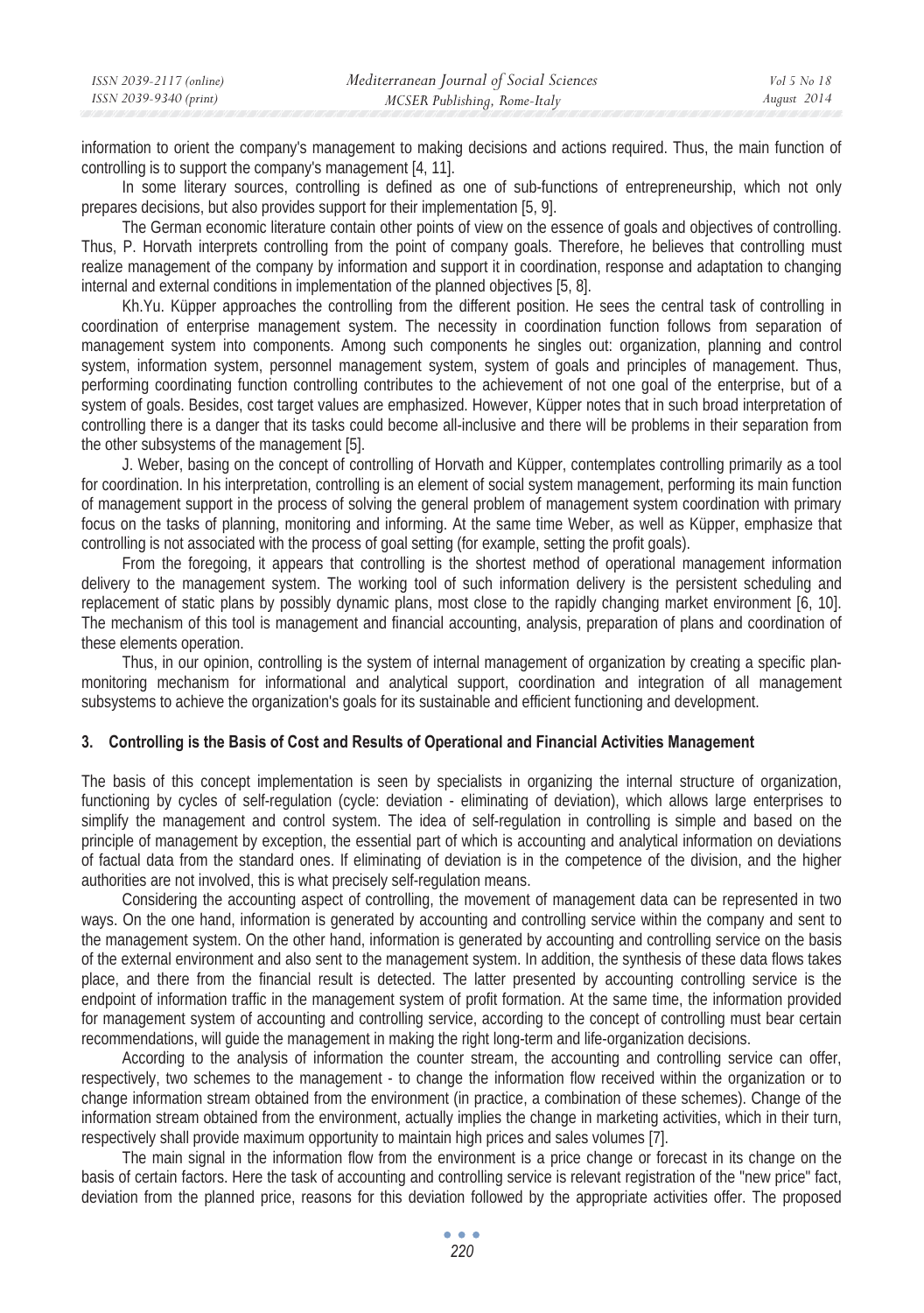| ISSN 2039-2117 (online) | Mediterranean Journal of Social Sciences | Vol 5 No 18 |
|-------------------------|------------------------------------------|-------------|
| ISSN 2039-9340 (print)  | MCSER Publishing, Rome-Italy             | August 2014 |

activities are determined by the field of industry, in which the organization operates. For industries, where production volumes are regulated without too much difficulty, by simple reduction in production, the way the controlling system clearly manifests itself as the concept of combining the registration of economic life fact with development of management decision. For such industry as agriculture, the concept in the usual form is no longer applicable.

If you need to change production in the short term plan, agriculture needs at least a whole year. Greater restrictions on the use of controlling in organizations are also imposed by specific nature of various agricultural production fields, in particular, fur farming. It is relatively difficult to increase production quickly in case of necessity. On the other hand, the decline in production of organization can jeopardize the existence of the farming industry. This fact shows that efficiency is out of question; and controlling is not needed here, because we have a whole year for the needs of the production program changing in terms of fur production, when we can routinely analyze data, deliver it to the management system, wait for the decision, etc.

However, price change does not determine the need for changes in production volumes. This fact should target the management system, especially to marketing change, particularly, changing sales channels, advertising increase etc. This aspect of controlling is naturally applicable in fur farming.

Another feature of the fur farming industry is the possibility of long-term skins storage, which creates conditions for formation of a buffer against rising demand for these products or retirement of excessive turnover of products in case of fall in demand, so as not to cause a decline in prices, for example in a region where the organization is or is not to incur losses in connection with the sale of skins at reduced prices.

The latter point shows the possibility of a rapid response to changing information flows from the environment that requires even more to apply the system of controlling in organizations engaged in fur production. The basis for the response should be deviations from the planned data. In the controlling system the data is processed in indexes, on its basis the system under consideration operates.

In this paper, the emphasis is placed on accounting component of controlling. In this connection, marketing controlling will not be considered. The only index that is the link between accounting subsystem of controlling and marketing controlling is the unit price of the product - one animal skin.

| Type of skins | Profitability of variable costs, % |       | Profitability of fixed costs, % |       |
|---------------|------------------------------------|-------|---------------------------------|-------|
|               | plan                               | fact  | plan                            | fact  |
| Mink          | 25                                 | 31,6  | 110                             | 126.4 |
| Arctic fox    |                                    |       | 105                             | 108.4 |
| Fox           | 25                                 | 33,3  | 110                             | 133,  |
| Sable         | 50                                 | 104.1 | 200                             | 416.5 |
| Total         | 25.0                               | 38.5  |                                 | 153.8 |

**Table 1.** Profitability of controlling of fur farming on December, 20xx

Controlling cycle in this form also relates to all previous registers considered above. This means that all registers of controlling not mentioning specifically the periods (cycles) of planning (planning data) and reporting (actual data), should be compiled every time upon completing of the controlling cycle. For this, two copies of controlling register should be compiled:

- the first copy indicates the values of specified targets set in the previous period as a benchmark for the current period, and the actual values obtained at the end of the current period;
- the second copy indicates only planned values of indexes set on the basis of the first copy and current operational forecasts. As a result, the first copy becomes the report of the work performed, and the second the benchmark for events in the current period.

### **4. Conclusion**

Thus, controlling may be interpreted as information provision oriented at the enterprise management result. Controlling tasks, therefore, guide the company's management decisions and actions by preparing and providing the necessary management information. Consequently, the main function of controlling is to support the company's management.

Controlling is considered as delivery of operational management information in the shortest way to the management system. Working tool of such delivery is persistent scheduling information and replacement of static plans by possibly dynamic plans, most close to rapidly changing market environment. Mechanism of this tool is management